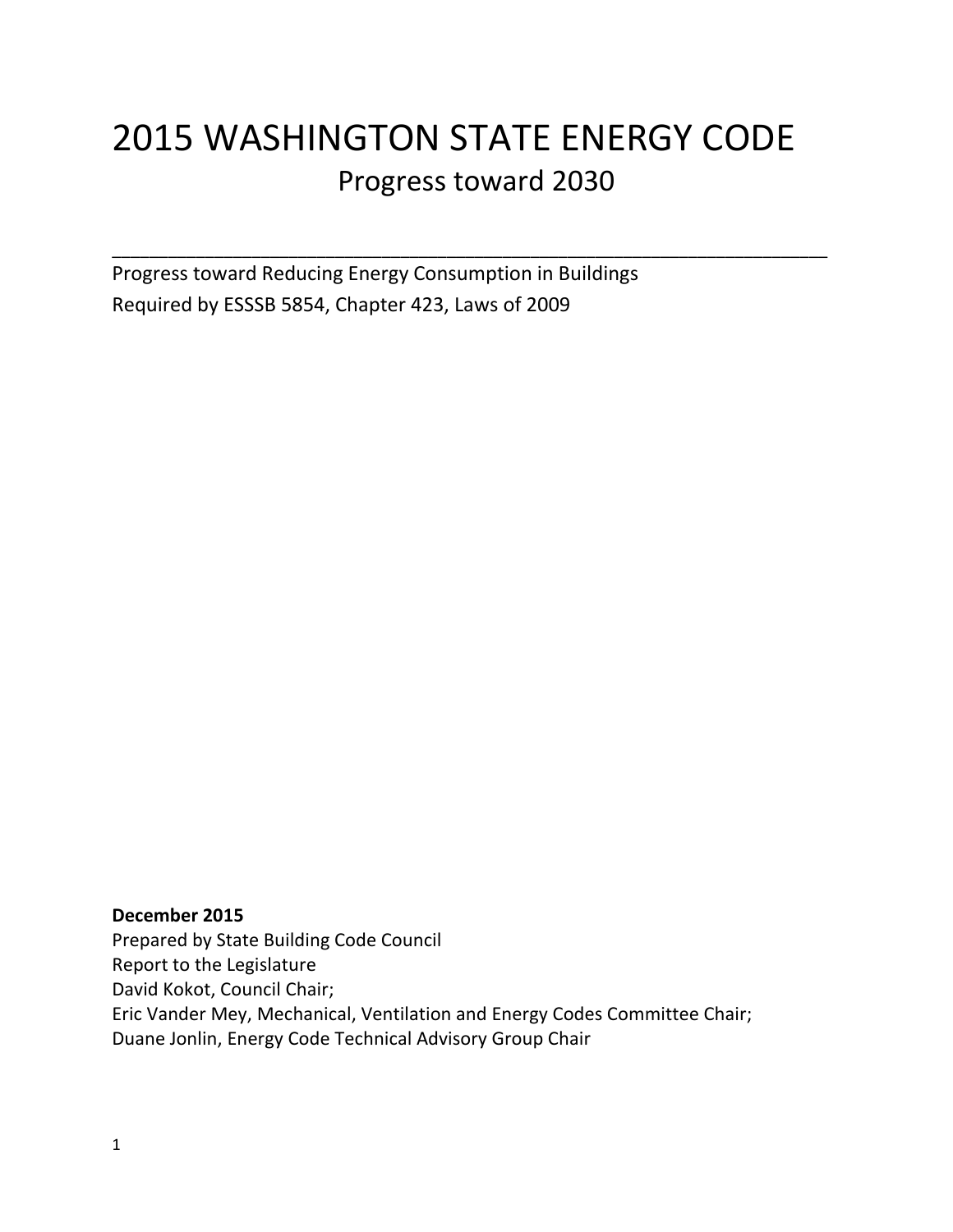#### **Executive Summary**

| Incremental Improvement in the 2015 Washington State Energy Code3-8 |     |
|---------------------------------------------------------------------|-----|
| <b>State and Federal Law on Building Energy</b>                     |     |
|                                                                     |     |
|                                                                     |     |
|                                                                     |     |
| Life Cycle Cost Analysis of Energy Code                             |     |
|                                                                     |     |
|                                                                     | .20 |

*Appendices are links. Push your control key and click to open*

- **Appendix A Final [cost benefit analysis](https://fortress.wa.gov/ga/apps/sbcc/Page.aspx?nid=215)**
- **Appendix B: [OFM life cycle cost tool](https://fortress.wa.gov/ga/apps/SBCC/File.ashx?cid=6075)**
- **Appendix C: [Energy Code Technical Advisory Group](https://fortress.wa.gov/ga/apps/sbcc/Page.aspx?nid=116)**
- **Appendix D: Washington State Building Code [Council Application for Review of a Proposed](https://fortress.wa.gov/ga/apps/sbcc/Page.aspx?nid=55)  [Statewide Amendment to the Washington State Building Code](https://fortress.wa.gov/ga/apps/sbcc/Page.aspx?nid=55)**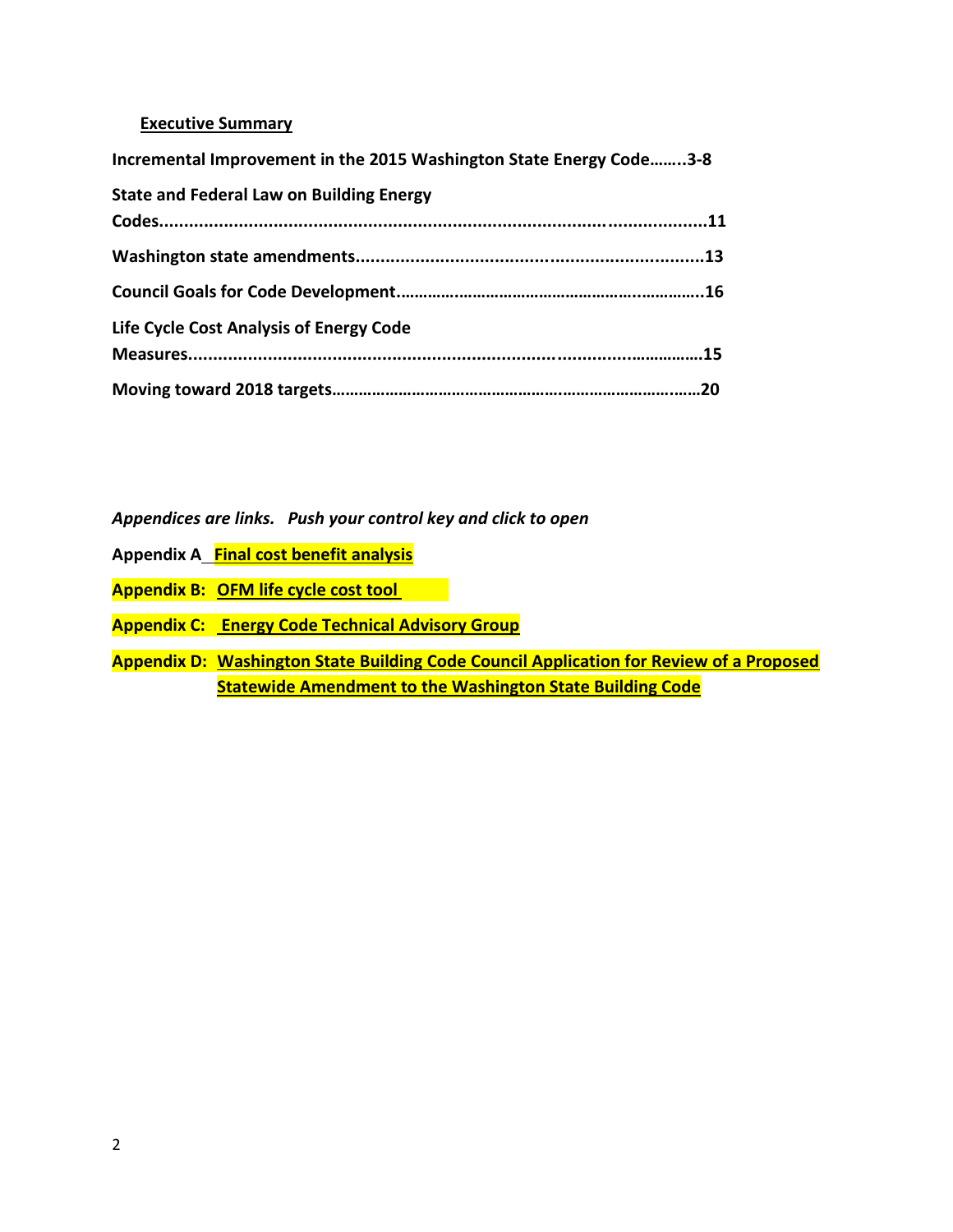# **Executive Summary:**

# **Incremental improvement in the 2015 Washington State Energy Code**

The Washington State Building Code Council (Council) submits this report to the Legislature as required

by RCW 19.27A.160. The report addresses progress toward a 70 percent reduction in net annual energy consumption in newly constructed residential and nonresidential buildings by 2031, compared to the 2006 Washington State Energy Code (WSEC),

Building energy efficiency is the single largest factor in the region's future electric needs.

**The mandate: Reduce building energy consumption 70 percent over 25 years**

### **Savings this 3-year cycle (2012-2015)**

For the 2015 adoption cycle, the goal was to achieve between 26 and 36 percent cumulative energy savings for all new buildings compared to the 2006 WSEC. An incremental savings between 3 and 12 percent for residential and between 8 and 18 percent for commercial was needed to achieve the goal for the 2012-2015 cycle. RCW 19.27A.160 directs the council to move incrementally toward the 70 percent goal with each WSEC update.

At the final adoption in November 2015 the Council modified several of the 14 WSEC amendments with the most significant impact on energy use. Based on initial estimates, the Council believes final adoption of these amendments achieves the incremental savings needed to achieve the goal for the 2012-2015 cycle. Further study of the expected savings is needed to confirm initial estimates.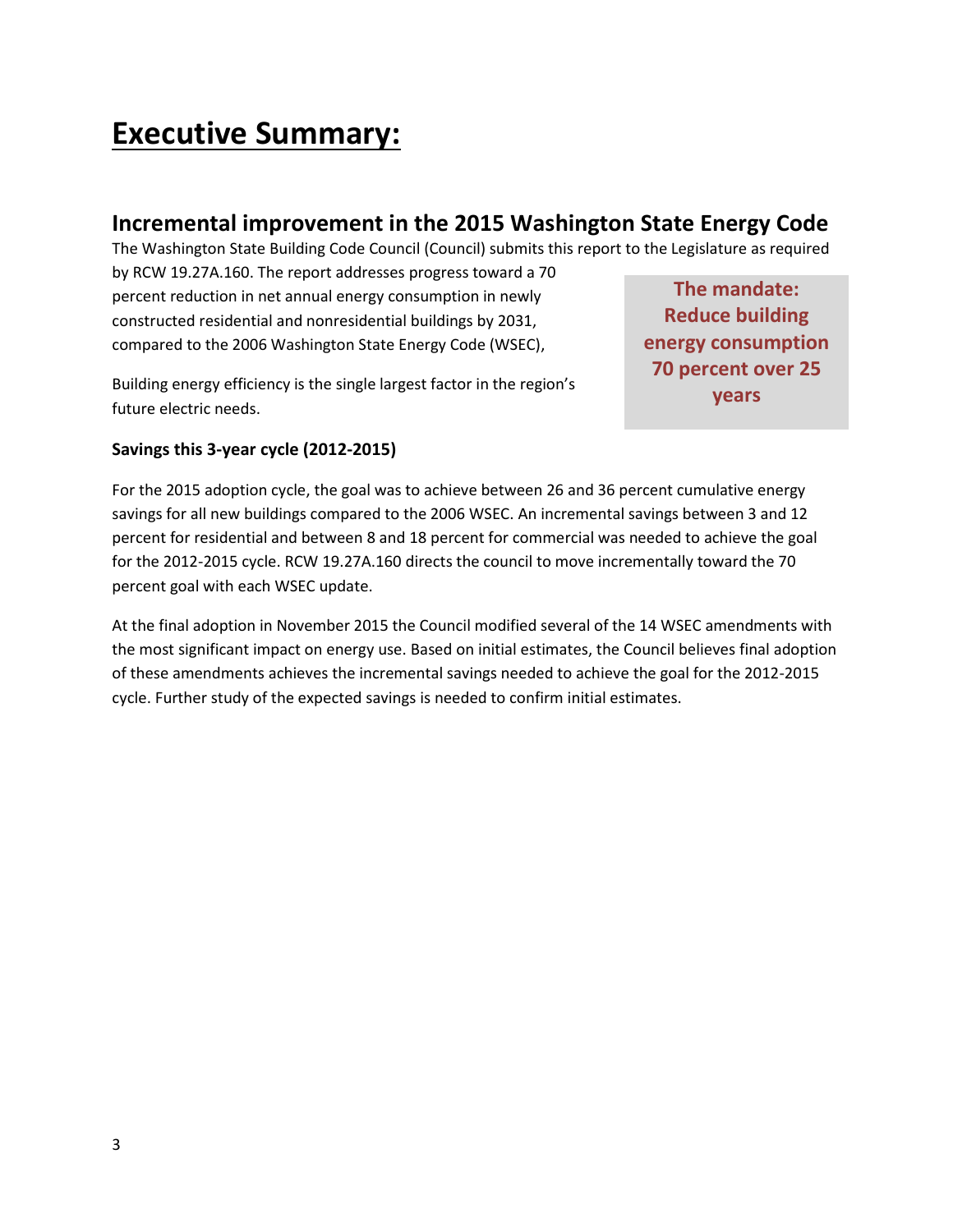## **New measures adopted by the Council save energy compared to the 2006 WSEC:**

| Proposal                                                                                 | Proponent                                                   | Section/Subject                                                                                       |                                   |  |
|------------------------------------------------------------------------------------------|-------------------------------------------------------------|-------------------------------------------------------------------------------------------------------|-----------------------------------|--|
| Number                                                                                   |                                                             |                                                                                                       | <b>Energy Savings Per</b><br>Year |  |
|                                                                                          |                                                             |                                                                                                       |                                   |  |
|                                                                                          |                                                             |                                                                                                       |                                   |  |
| 15-E009                                                                                  | <b>Tacoma Public Utilities</b>                              | R403.7.1 Ductless mini-split heat                                                                     | 2.19 kWh/ft <sup>2</sup>          |  |
|                                                                                          |                                                             | pumps                                                                                                 |                                   |  |
| a ductless heat pump.                                                                    |                                                             | Requires one and two unit dwellings and townhouses using over 2kW electric resistance heat to include |                                   |  |
|                                                                                          |                                                             |                                                                                                       |                                   |  |
| 15-E012                                                                                  | Department of                                               | R406.2 Additional Requirements                                                                        | Approximately 6                   |  |
| (Mod 2)                                                                                  | Commerce                                                    |                                                                                                       | percent per credit                |  |
|                                                                                          |                                                             | Requires additional credits from a menu of energy saving options. Number of credits required depends  |                                   |  |
|                                                                                          | on size of the residential building.                        |                                                                                                       |                                   |  |
| 15-E070 &                                                                                | Ecotope                                                     | C403.2.6.1 Dedicated Outdoor Air                                                                      | 40-50 % reduction in              |  |
| E69                                                                                      | Northwest Energy                                            | Systems (DOAS)                                                                                        | ventilation and space             |  |
|                                                                                          | <b>Efficiency Alliance</b>                                  |                                                                                                       | conditioning energy               |  |
|                                                                                          |                                                             |                                                                                                       | use where installed in            |  |
|                                                                                          |                                                             |                                                                                                       | specific buildings                |  |
|                                                                                          | Specifies an alternate mechanical system, effective in 2017 |                                                                                                       |                                   |  |
| 15-E098                                                                                  | Kennedy                                                     | C405.14 Controlled Receptacles                                                                        | 0.49 kWh/ft <sup>2</sup> small    |  |
|                                                                                          | Northwest Energy                                            |                                                                                                       | office                            |  |
|                                                                                          | <b>Efficiency Alliance</b>                                  |                                                                                                       | 0.61 kWh/ft <sup>2</sup> large    |  |
|                                                                                          |                                                             |                                                                                                       | office                            |  |
|                                                                                          |                                                             | Requires an occupant sensor or time of day control to turn off receptacle power for 50 percent of     |                                   |  |
|                                                                                          | receptacles not designated for 24 hour use.                 |                                                                                                       |                                   |  |
| 15-E114                                                                                  | Kennedy                                                     | C405.4.2 Lighting Power Allowance                                                                     | 1.2 kWh/ft <sup>2</sup> to 6.0    |  |
|                                                                                          | Northwest Energy                                            |                                                                                                       | $kWh/ft^2$                        |  |
|                                                                                          | <b>Efficiency Alliance</b>                                  |                                                                                                       |                                   |  |
| Reduces interior lighting power allowances                                               |                                                             |                                                                                                       |                                   |  |
| 15-E121                                                                                  | New Buildings Institute                                     | C406 Additional package options                                                                       | Approximately 3 %                 |  |
|                                                                                          |                                                             | (two options required)                                                                                | savings per option                |  |
|                                                                                          |                                                             |                                                                                                       | package (total 6%)                |  |
| Commercial buildings required to comply with at least two additional efficiency packages |                                                             |                                                                                                       |                                   |  |
|                                                                                          |                                                             |                                                                                                       |                                   |  |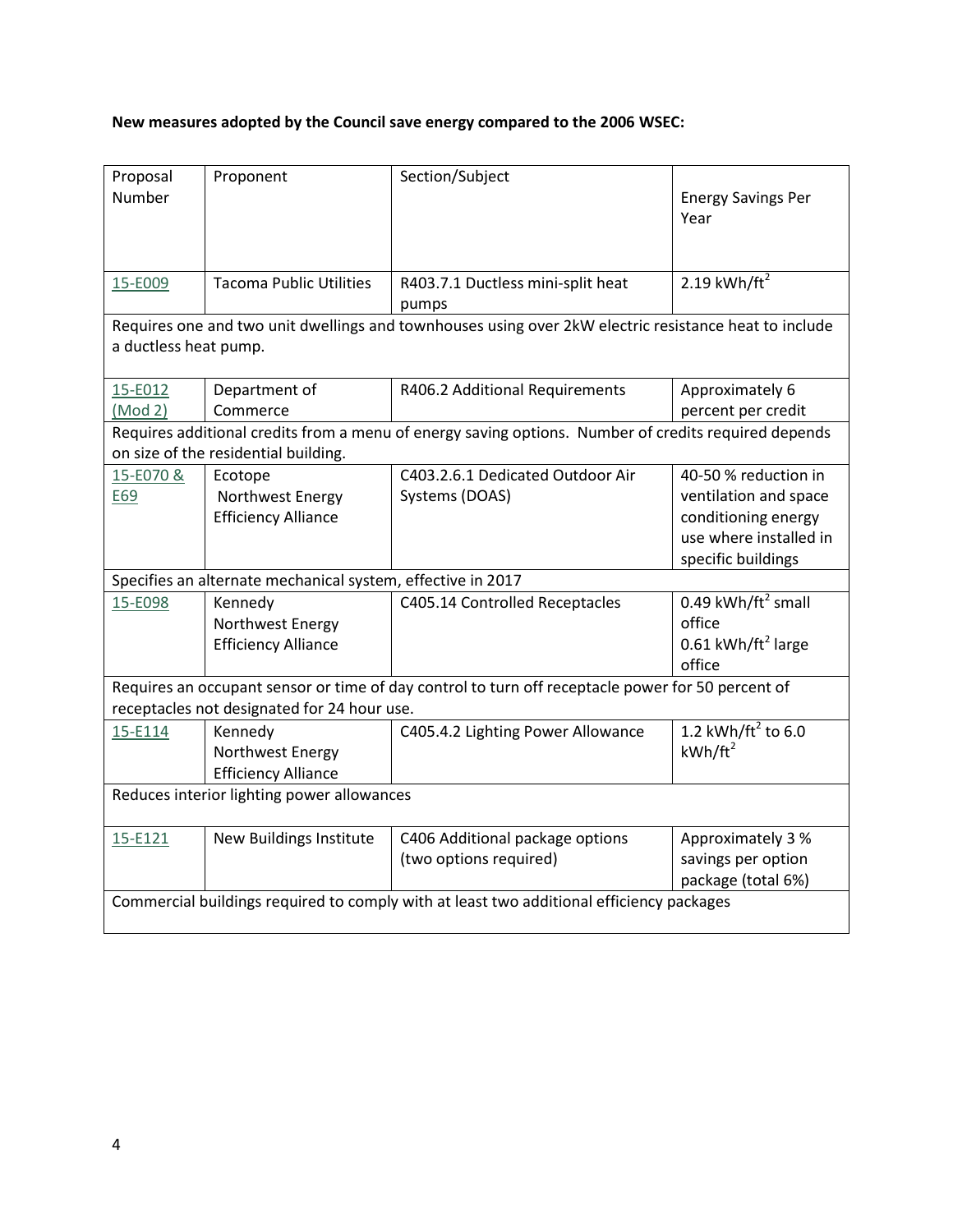# **Methods**

To document the costs and savings for broad application of the energy code, the Council uses the same methodology adopted for the Northwest Power Plan. This calculation involves energy savings achieved through code for a large population of buildings over time. The NPPC model has accurately been used to forecast energy use in the region for several decades.

In some cases, costs for measures based on estimates provided by code amendment proponents varied widely. In those cases, the Council considered a range of costs and values, such as the number of years to positive cash flow as well as net present value (NPV), which is a calculation that analyzes costs and savings over a 50-year period.

Additional information on the life cycle cost analyses presented during the 2015 code adoption is available on the Council website.

## **Data**

Savings are estimates based on data and life cycle cost analysis presented to the Council by proponents of new amendments.

Historically the utilities have used the current code to model conservation savings. A more precise estimate of energy savings achieved by the 2015 WSEC may be available in 2016. When more data is available, with comparison between the 2006 code and the 2015 code, the Council may update the report.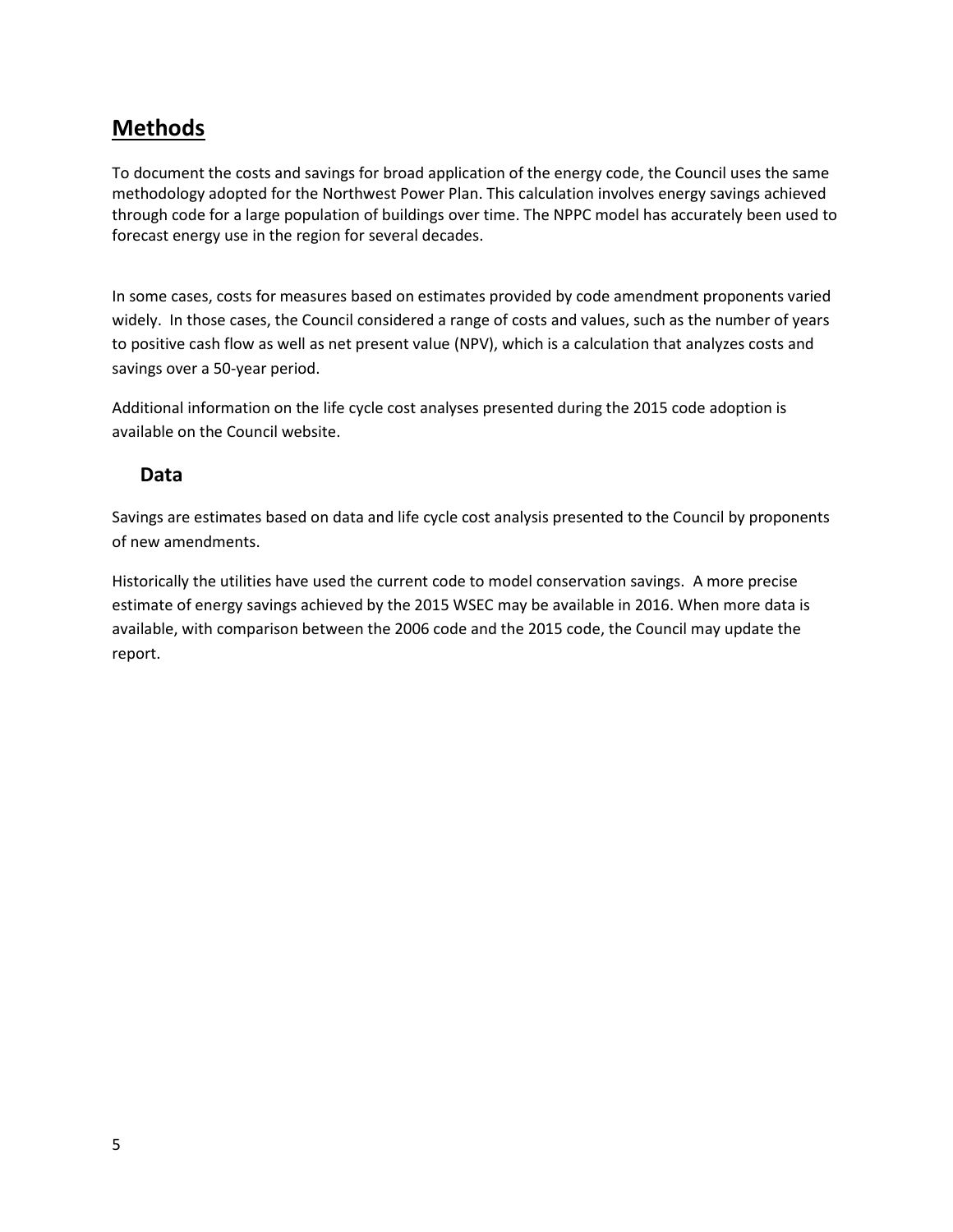## **New measures**

# **Building energy efficiency is the single largest factor in the region's future electric needs.**

## **New energy saving measures in the 2015 WSEC include:**

- **Additional credits required for residential buildings.** Each credit nets approximately 6 percent energy savings.
- **Additional credits required for commercial buildings.** Each credit nets between 3 and 4 percent energy savings.
- **Ductless Heat Pumps required** for residences with electric resistance zone heat.
- **Lighting power allowances reduced** in commercial buildings
- **Electrical receptacle controls added** for commercial buildings
- **Allows dedicated outdoor air systems (DOAS)** without airside economizer in commercial buildings
- **Incorporation of Federal Energy Efficiency Standards** for equipment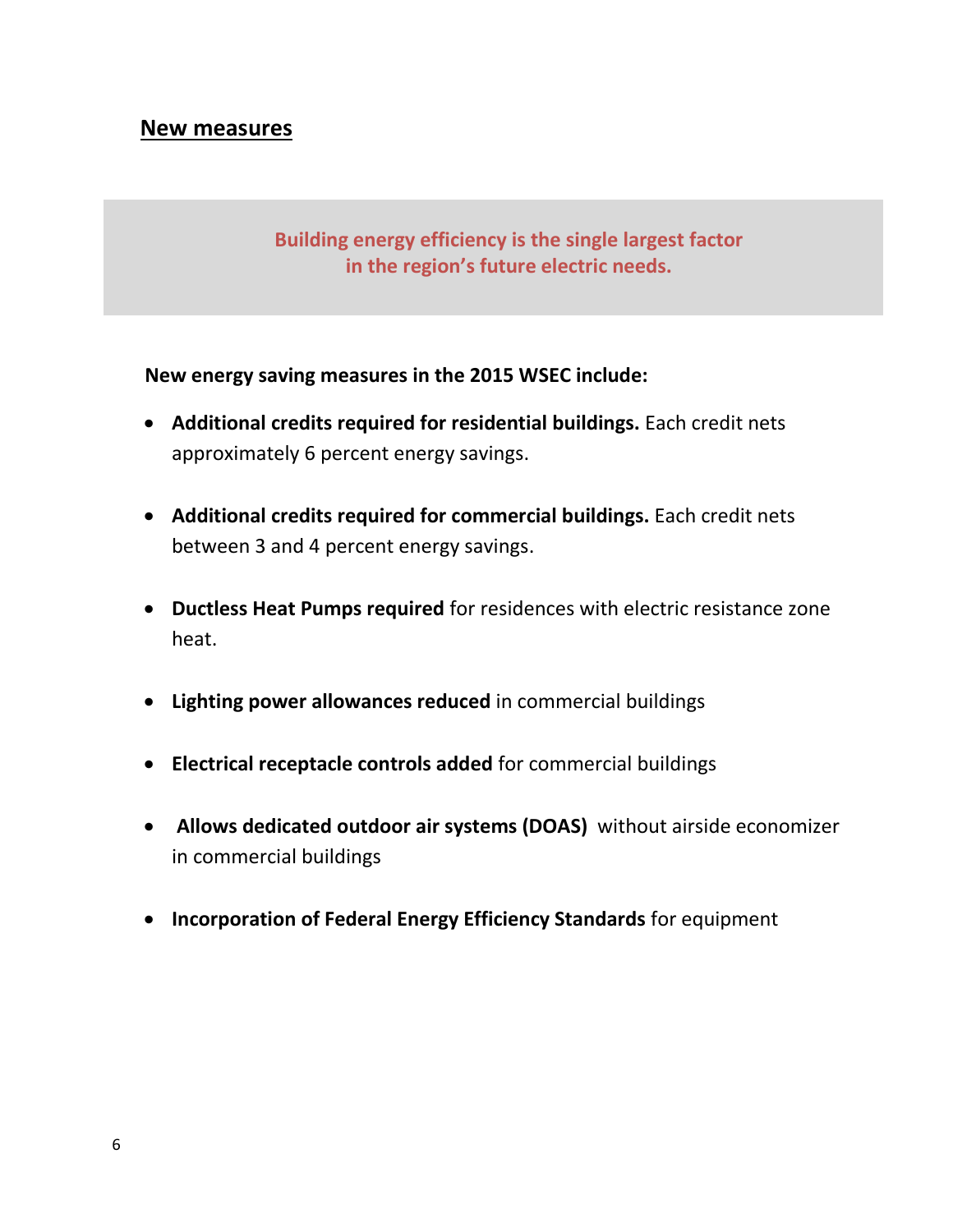# **Outlook**

The Council continues making steady progress, but must address a number of process, economic and technical factors to achieve the goal of 70 percent net annual reduction in building energy consumption by 2031.

#### **Process Factors**

#### **Significant workload, diminishing resources**

- The WSEC is based on a national model code which sets a lower standard, so the State adoption process requires significant work prior to considering new energy saving amendment proposals. This preliminary process alone requires 1,000 staff hours.
- Completing the full adoption process involves multiple additional steps of code development including technical advisory group review and revision, Council approval of proposed rules, public comments and hearings, and final action.
- Due to limited funding, the Council is supported by only four staff members.
- The State Building Code Council fund reserve is diminishing, so less staff support is likely be available for the 2018 code development cycle.

#### **Process and transparency factors**

- Transparency is crucial, and requires extensive staff support.
	- $\circ$  The public process for code development represents a major time commitment for preparation, meetings and follow-up reporting.
	- $\circ$  The energy code draws opposition due to differences in political and economic principles, and full consideration of these opposing views requires additional time for meetings and correspondence.

#### **Concurrent work requirements**

- Mandated improvements to the Energy Code are just one portion of state building codes that provide accessibility and protect life and safety, such as by ensuring buildings are designed to be more resilient to earthquakes and fire.
- The Building Code, Fire Code, Residential Code, Plumbing Code and Mechanical Code are all updated on the same cycle as the energy code.
- The code development process must be conducted in accordance with deadlines established in the State Building Code Act, Administrative Procedures Act, the Open Pubic Meetings Act, and Council bylaws.
- In addition to updating codes, the Council staff supports local jurisdictions and industry that must implement them.

**The number of staff supporting the council**

**4**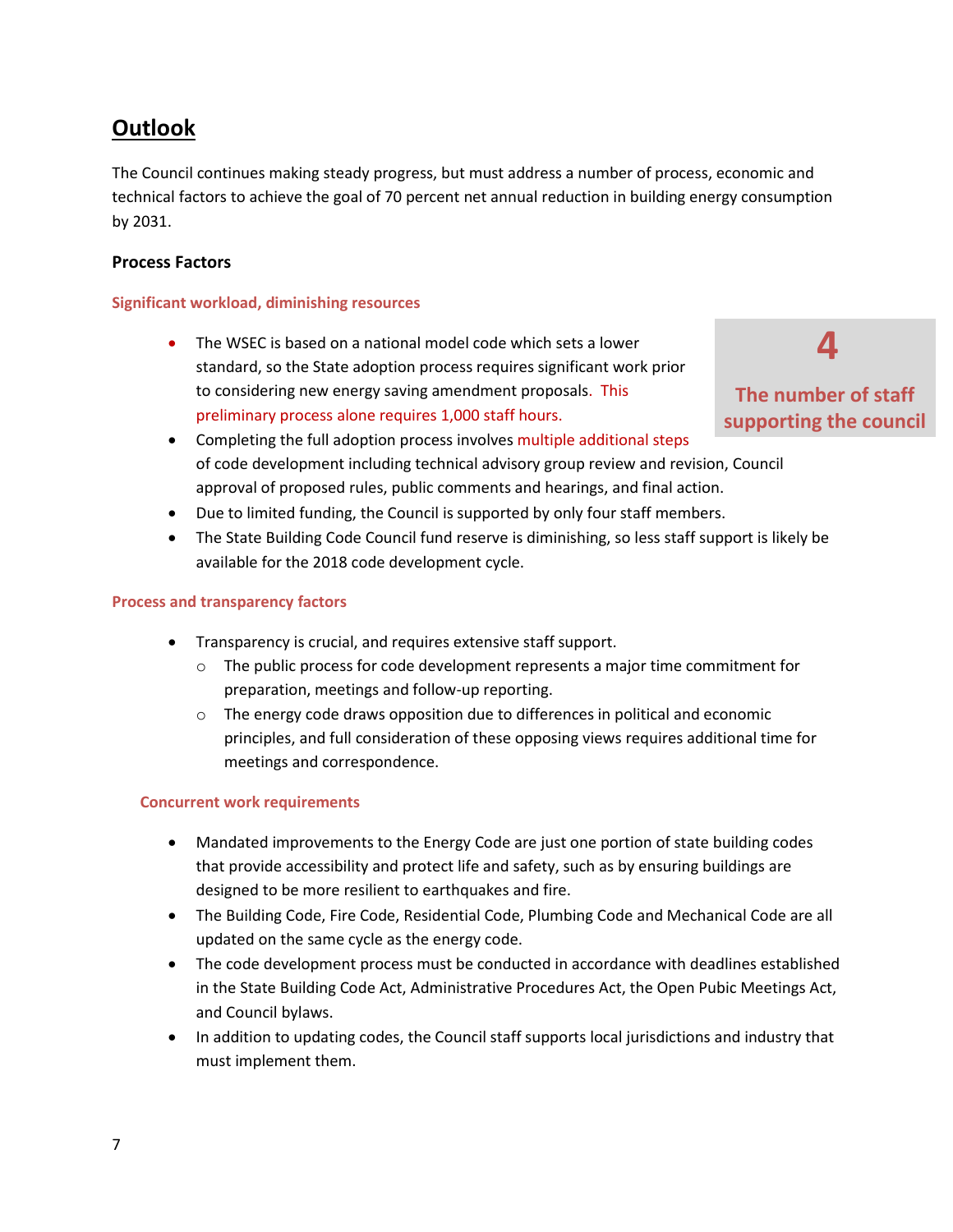#### **Technical Factors**

- To adequately support the open and transparent process necessary to achieve mandated Energy Code improvements, funding for expert-level staff support is needed. Needs include:
	- o Research on contentious issues or new technologies.
	- $\circ$  Collecting objective information on construction costs, energy savings, product availability and employment impacts.

The Council members are established in statute and represent a diversity of backgrounds involved in building design, construction, regulation and policy. The Council covers codes with a focus on fire safety, seismic safety, public health and accessibility in addition to energy conservation.

 Without an objective source of technical expertise providing specific information on energy codes, the Council only hears the partisan views from proponents and opponents.

**Objective research & evaluation would ensure decisions are based on unbiased information**

- The Council would benefit from objective, in-depth studies of promising energy code advances, with recommendations for optimal implementation.
- Current staff support the council by performing duties related to regular meeting requirements that provide documentation of, and access to, all meetings.
- For the Energy Code Technical Advisory Group and Committees to be properly supported, there is need for additional expertise on the council for energy analysts, sustainability consultants, commissioning agents, and/or other design professionals to lead the development of the WSEC. This could be accomplished via additional funding to provide additional staff or contracted services.

State law also directs the Department of Commerce to develop and implement a strategic plan for enhancing energy efficiency, which must be used to help direct the future code increases in RCW [19.27A.020,](http://app.leg.wa.gov/RCW/default.aspx?cite=19.27A.020) with targets for new buildings consistent with RCW [19.27A.160.](http://app.leg.wa.gov/RCW/default.aspx?cite=19.27A.160) While this legislation anticipates that the plan will help inform the WSEC update process, funding that would enable the anticipated level of planning and guidance from Commerce is lacking.

#### **Economic Factors**

- The Council adopted a definition of cost effective to be a positive net present value (NPV) based on a 50 year time frame using the Office of Financial Management (OFM) method of calculating NPV.
- Construction cost estimates, which are used in the calculation of the NPV for both current and future investments, are highly variable.

**The NPV is a calculation analyzing costs and savings over a 50 year period.** 

- **The method includes assumptions for capital, construction, maintenance, utility and interest amounts.**
- **The calculation weighs cost and energy use to evaluate if an investment in a proposed measure pays back over time.**
- Actual cost can vary based on manufacturer, geographical location, inflation rates and other factors.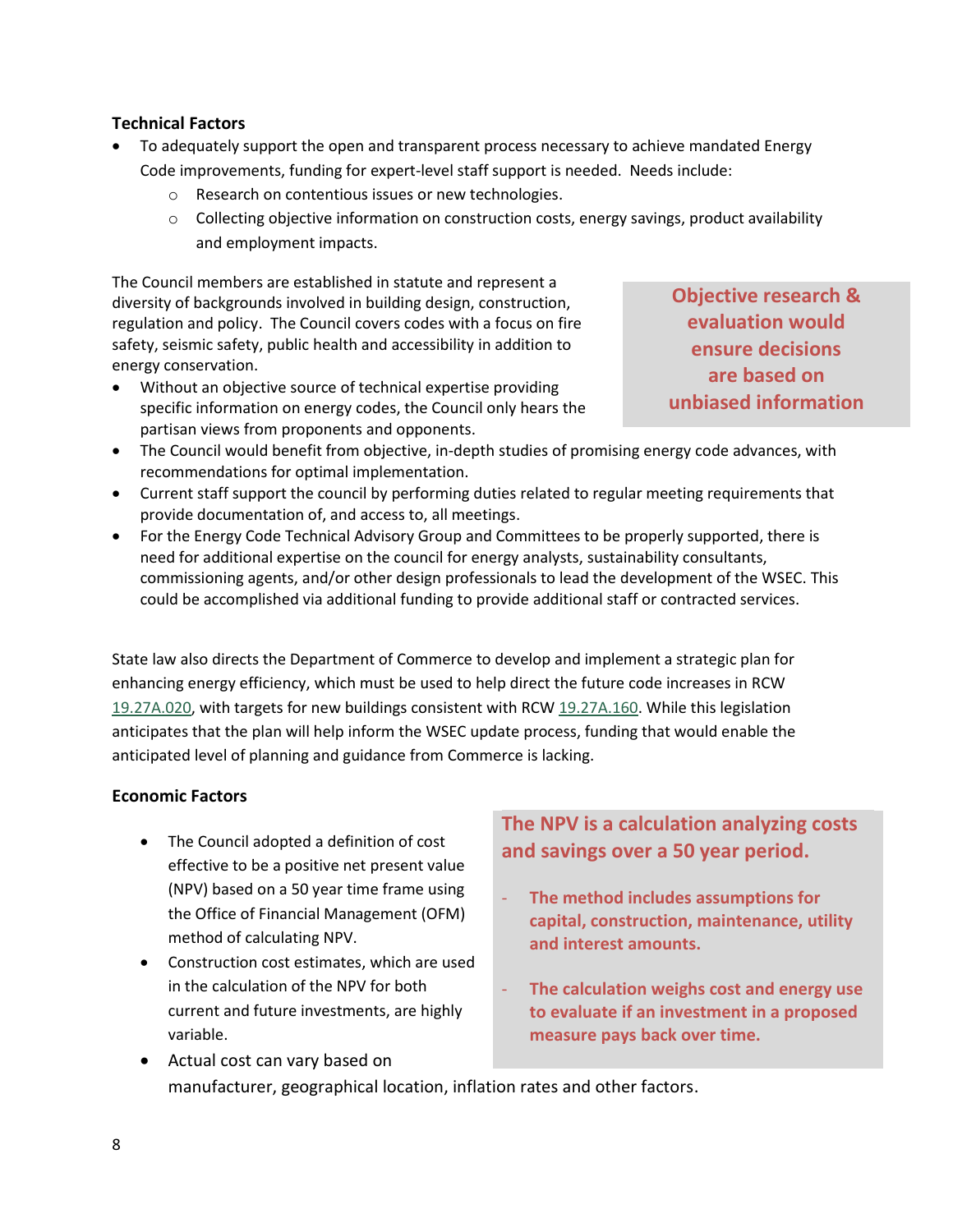#### **At issue:**

- The law mandates continuous improvement to energy efficiency in buildings. However, the law also states that if economic, technological, or process factors impede adoption, the Council may defer adoption, and that all measures must be cost effective to building owners and tenants. The real estate, building owners, and business community believe that an honest assessment would result in deferral as the economic burden and technological unknowns do not justify new regulations.
- Costs for measures were based on estimates provided by code amendment proponents. Upon review at the TAG and Economic Workgroup, some of the cost data was disputed and varying costs presented. In those cases, the Council considered a range of costs and values such as years to positive cash flow as well as net present value. Several measures showed a range of over 1000 percent difference, which had an effect on the final adoption. Council members with professional construction experience use their best judgment to inform the decision making process.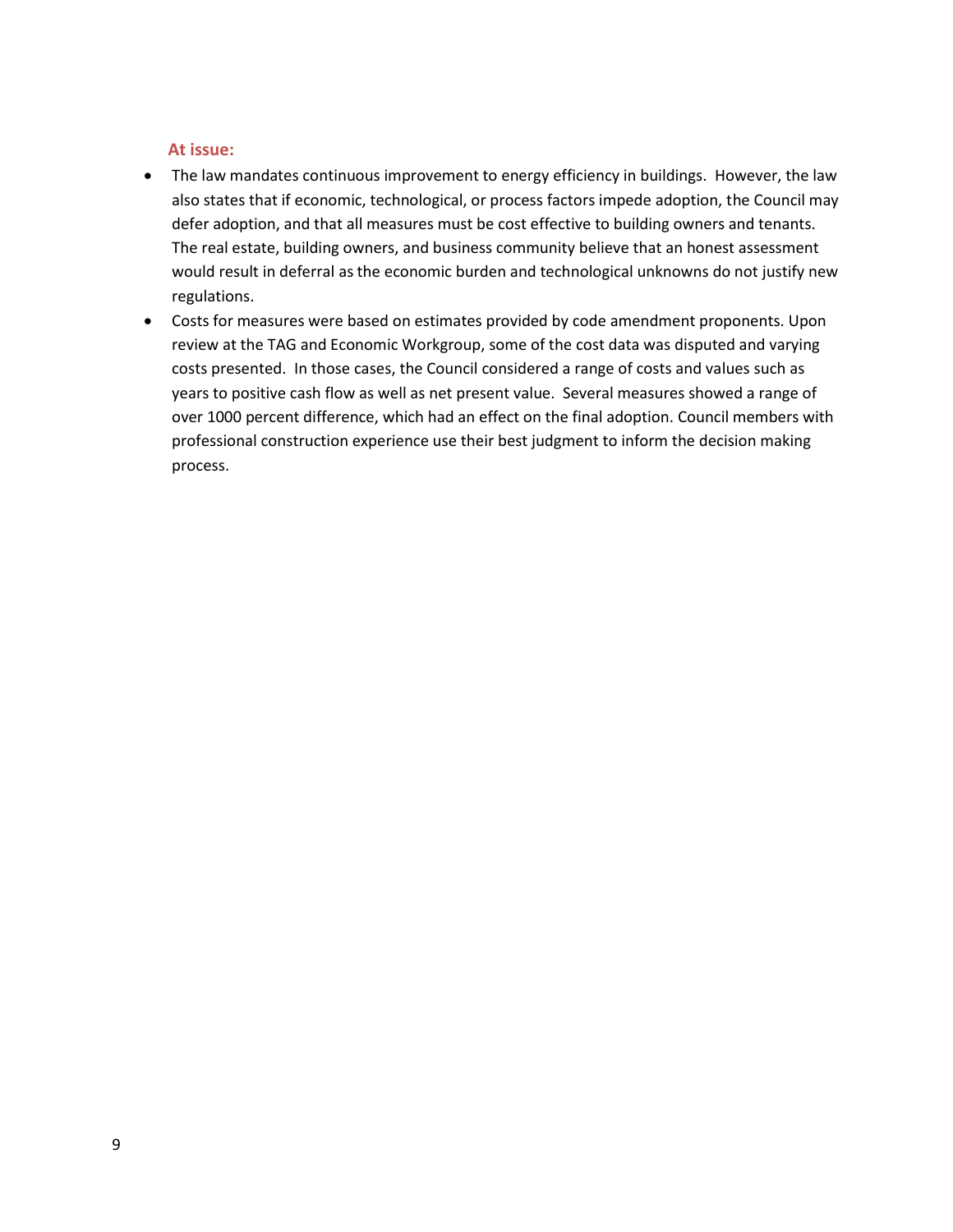# **Background**

The Council consists of 15 voting members appointed by the Governor, four ex-officio legislators appointed by the Legislature, and the chief electrical inspector. The Council provides independent analysis and objective advice to the Legislature and the Governor's Office on state building code issues.

**The Council establishes the minimum building, mechanical, fire, plumbing and energy code requirements necessary to promote the health, safety and welfare of the people of the state of Washington by reviewing, developing and adopting the state building code.** 

The Council updates the state building codes every three years, on schedule with updated editions of the national model codes. The Energy Related Building Standards law (RCW 19.27A) directs the Council to update the Washington State Energy Code every three years, synchronized with the code development cycle. In each cycle the Council must make an incremental step toward the 70 percent reduction by 2030.

#### **Energy Code Development Process**

The Council relies on a large number of volunteers to develop energy code amendments, submit proposals, participate in the technical review, and submit testimony for SBCC consideration at final adoption.

- Of 154 proposals received, 15 were significant energy saving proposals; the rest were either editorial clarifications or not approved. Of the 15 significant proposals, 3 were not adopted.
- The 21 members of the Energy Code Technical Advisory Group each logged between 60 to 80 hours of meeting time and countless additional hours of review time over a six-month period.
- The Council used an updated form requiring more detailed information about energy savings and cost for each proposal.

**154 proposals received 21 volunteers spent 60-80 hours meeting Meetings are a fraction of volunteers' time**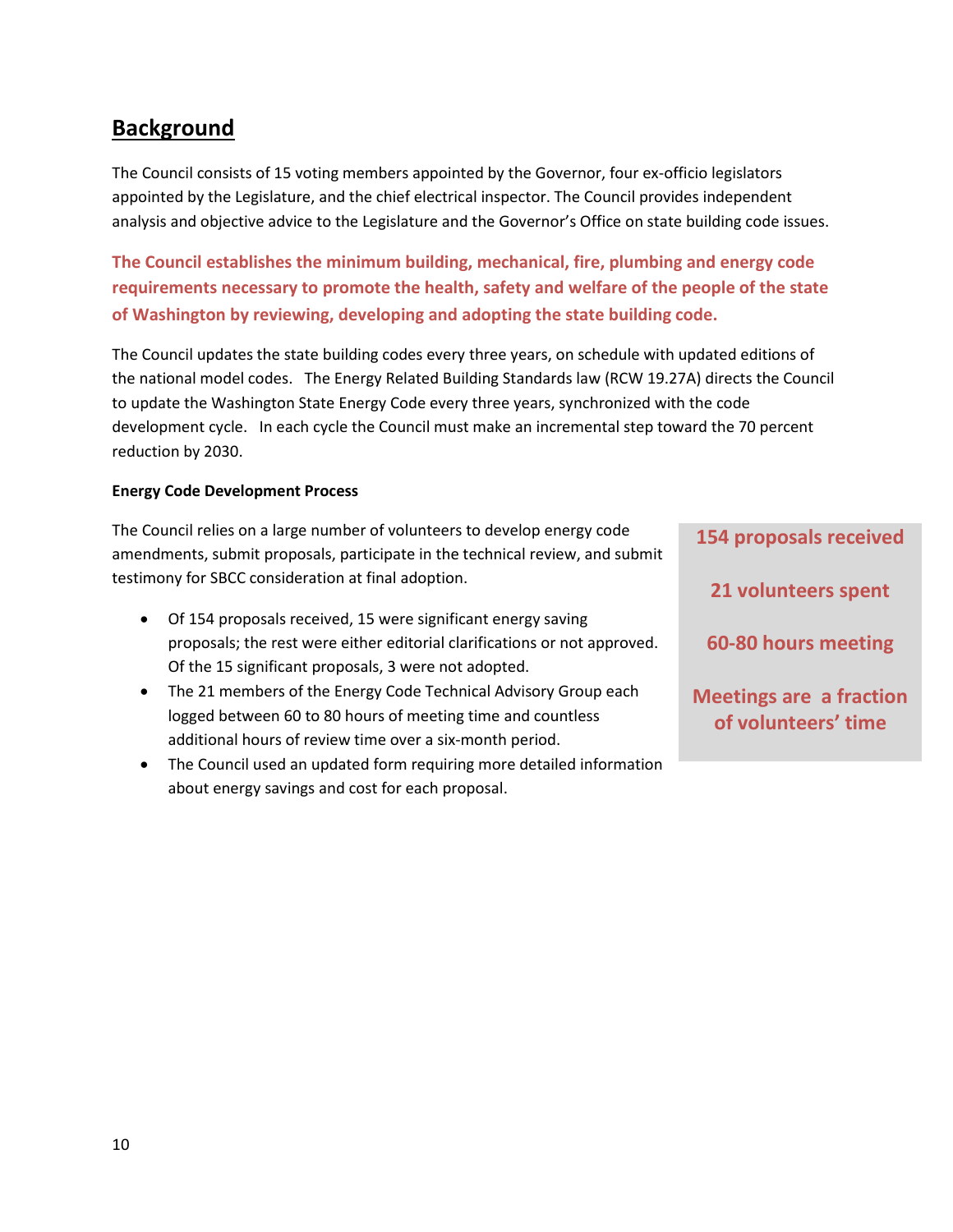# **1. State and Federal Law on Building Energy Codes**

**The Washington State Legislature and the Governor's Office have directed the state Building Code Council to adopt energy codes. Federal Law also requires the state to meet minimum standards.**

## Targets set by the Climate Pollution Reduction--Energy Efficiency Act of 2009

The goal to reduce energy savings by 70 percent compared to 2006 by 2030 relates to an initiative of the American Institute of Architects. The AIA's Architecture 2030 Challenge was adopted in 2009 by the Washington State Legislature. As emphasized in testimony by Washington Environmental Council, Washington is one of nine states to adopt the Architecture 2030 initiative. According to the Architecture 2030 website, only California and Washington have adopted the 2030 challenge as mandatory for all buildings; other states have adopted Architecture 2030 for government buildings or directed that the challenge must be considered during administrative code adoption.

- **Energy-Related Building Standards Law (RCW 19.27A)**
- The Legislature directed the Council to reduce energy consumption in buildings, as codified in RCW 19.27A.160 **Residential and nonresidential construction — Energy consumption reduction — Council report:**

(1) Except as provided in subsection (2) of this section, residential and nonresidential construction permitted under the 2031 state energy code must achieve a 70 percent reduction in annual net energy consumption, using the adopted 2006 Washington State Energy Code as a baseline.

(2) The Council shall adopt state energy codes from 2013 through 2031 that incrementally move towards achieving the 70 percent reduction in annual net energy consumption as specified in subsection (1) of this section. The Council shall report its progress by December 31, 2012, and every three years thereafter. If the Council determines that economic, technological or process factors would significantly impede adoption of or compliance with this subsection, the Council may defer the implementation of the proposed energy code update and shall report its findings to the Legislature by December 31st of the year prior to the year in which those codes would otherwise be enacted.

The International Energy Conservation Code (IECC) is the base model energy code adopted by the state of Washington. The IECC defines buildings in terms of "commercial" and "residential."

- Residential buildings are defined as detached one and two family dwellings and multiple single family dwellings (townhouses) as well as apartment buildings three stories and less in height.
- Commercial buildings are defined as all buildings other than residential buildings, and include residential apartment buildings over three stories.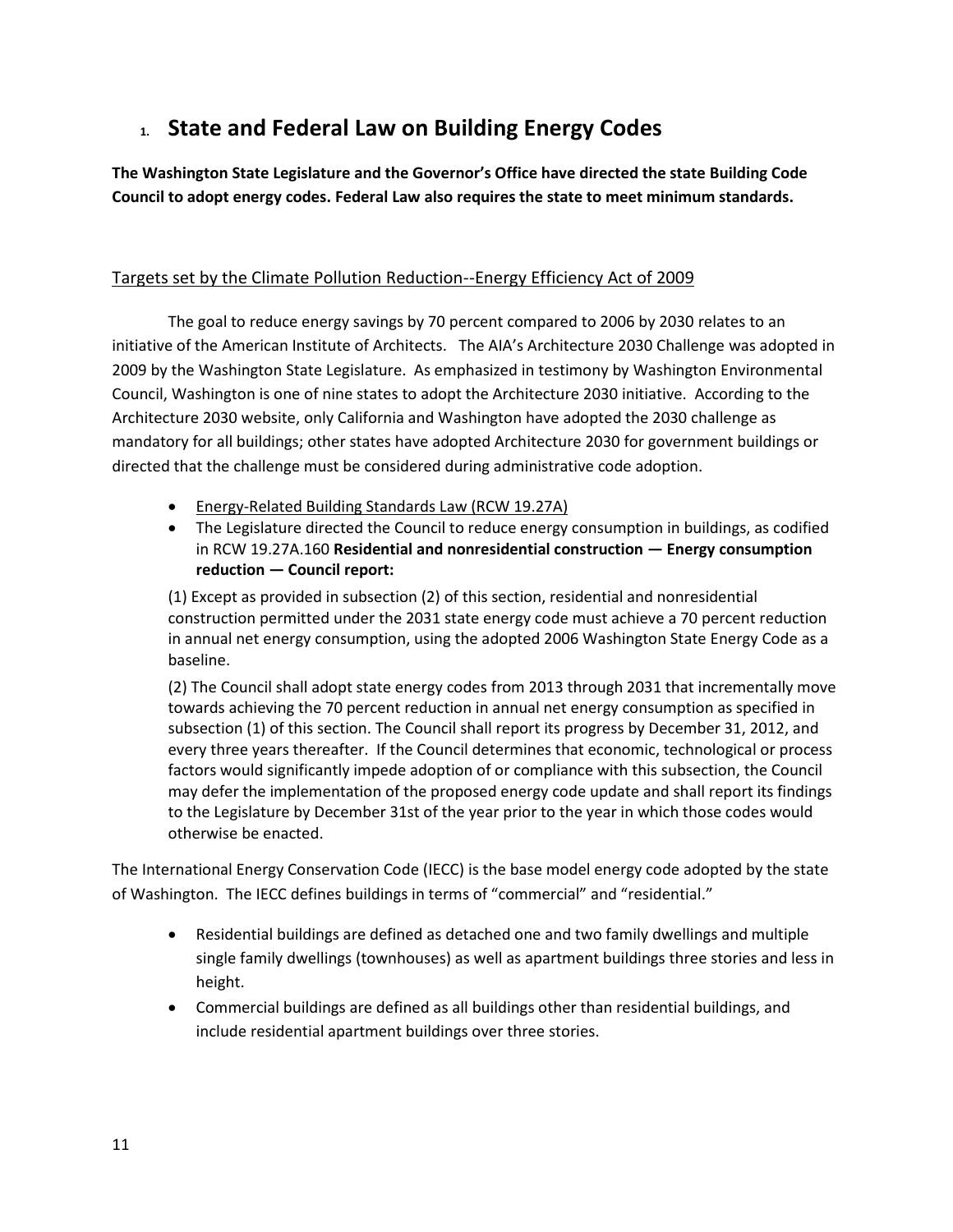#### RCW 19.27A.150: Strategic plan—Development and implementation.

- $(1)$  To the extent that funding is appropriated specifically for the purposes of this section, the department of commerce shall develop and implement a strategic plan for enhancing energy efficiency in and reducing greenhouse gas emissions from homes, buildings, districts, and neighborhoods. The strategic plan must be used to help direct the future code increases in RCW [19.27A.020,](http://app.leg.wa.gov/RCW/default.aspx?cite=19.27A.020) with targets for new buildings consistent with RCW [19.27A.160.](http://app.leg.wa.gov/RCW/default.aspx?cite=19.27A.160) The strategic plan will identify barriers to achieving net zero energy use in homes and buildings and identify how to overcome these barriers in future energy code updates and through complementary policies.
- (2) The department of commerce must complete and release the strategic plan to the legislature and the council by December 31, 2010, and update the plan every three years.

#### Federal law influencing state code development and adoption

Federal law requires states to periodically certify that the energy code adopted in their jurisdiction meets or exceeds specific national reference standards.  $^1$  This certification is to be submitted to the Secretary of the U.S. Department of Energy (DOE). The most recent rules require each state to report that their adopted commercial building energy code meets or exceeds ASHRAE Standard 90.1-2013. 1-42 U.S.C 6833(b)(2)(B)(i)

#### Commercial Buildings

On Sept. 26, 2014, DOE issued a determination that Standard 90.1-2013 would achieve greater energy efficiency in buildings subject to the code. DOE estimates national savings in commercial buildings of approximately:

- 8.7% energy cost savings
- 8.5% source energy savings
- 7.6% site energy savings

## State Certification

Upon publication of an affirmative determination, States are required to certify that they have reviewed the provisions of their commercial building code regarding energy efficiency, and, as necessary, updated their codes to meet or exceed the updated edition of Standard 90.1. Additionally, DOE provides guidance to States on submitting certification statements and requests for deadline extensions. **State certifications for Standard 90.1-2013 must be submitted by September 26, 2016.**

Residential Buildings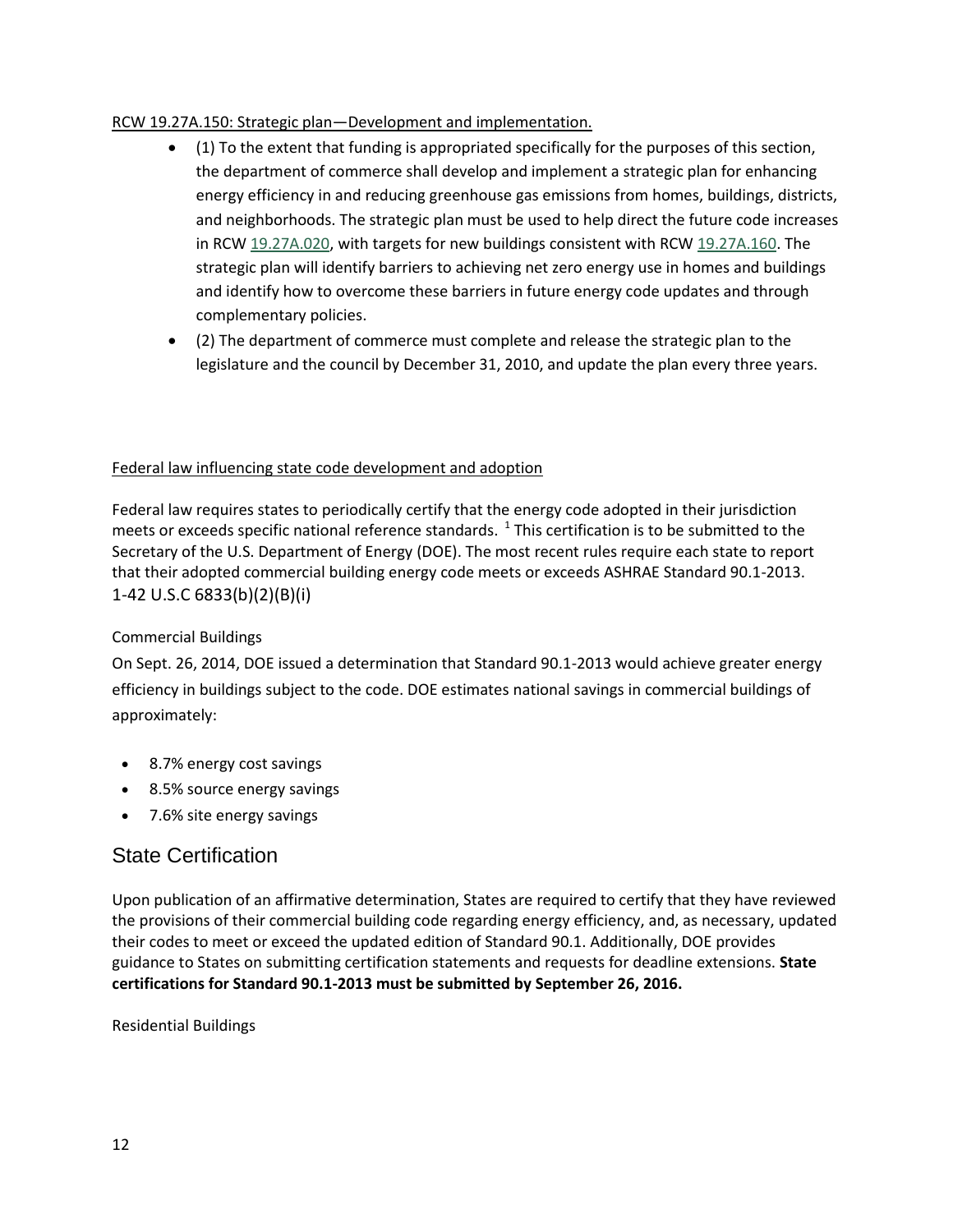On June 11, 2015, DOE issued a determination that the 2015 IECC would achieve greater energy efficiency in buildings subject to the code. DOE estimates national savings in residential buildings of approximately:

- 0.73% energy cost savings
- 0.87% source energy savings
- 0.98% site energy savings

#### State Certification

Upon publication of an affirmative determination, States are required to certify that they have reviewed the provisions of their residential building code regarding energy efficiency, and made a determination as to whether it is appropriate for them to revise their code to meet or exceed the updated edition of the IECC. Additionally, DOE provides guidance to States on submitting certification statements and requests for deadline extensions. **State certifications for the 2015 IECC must be submitted by June 12, 2017** 

#### **Equipment Efficiency**

Federal efficiency standards for building heating and cooling equipment must be applied. For residential and small commercial equipment this is primarily regulated by restricting the manufacture and sale of the equipment. Any minimum efficiency that is referenced in the energy code must be consistent with the minimum federal standards. For commercial energy codes this largely means adopting the minimum equipment efficiency tables listed in the most recent edition of ASHRAE Standard 90.1.

#### **Most Recent Washington Certification**

The most recent state certifications were submitted to the Department of Energy July 2013 by the Washington State Department of Commerce, State Energy Office. This certified that the state code in general provided greater energy efficiency than the commercial building reference standard ASHRAE 90.1 – 2010 and the residential standard, the 2012 International Energy conservation code. There were a few specific measures where Washington did not meet the federal standards. $^{1}$ 

# **2. Washington amendments to the 2015 IECC**

#### a. Process of transition from 2012 WSEC to 2015 IECC

The 2015 IECC with 2012 Washington amendments served as the base document for further improvements to meet Washington state goals.

**Ongoing Energy Code improvements are mandated when updates are made**

As a base document the 2015 IECC provided a good standard for energy

 $\overline{\phantom{a}}$ 

 $1$  Washington State Department of Commerce, 2012 Washington State Energy Code compared to National Reference Standards, July 2013. <http://www.commerce.wa.gov/Documents/2012-energy-code-comparison.pdf>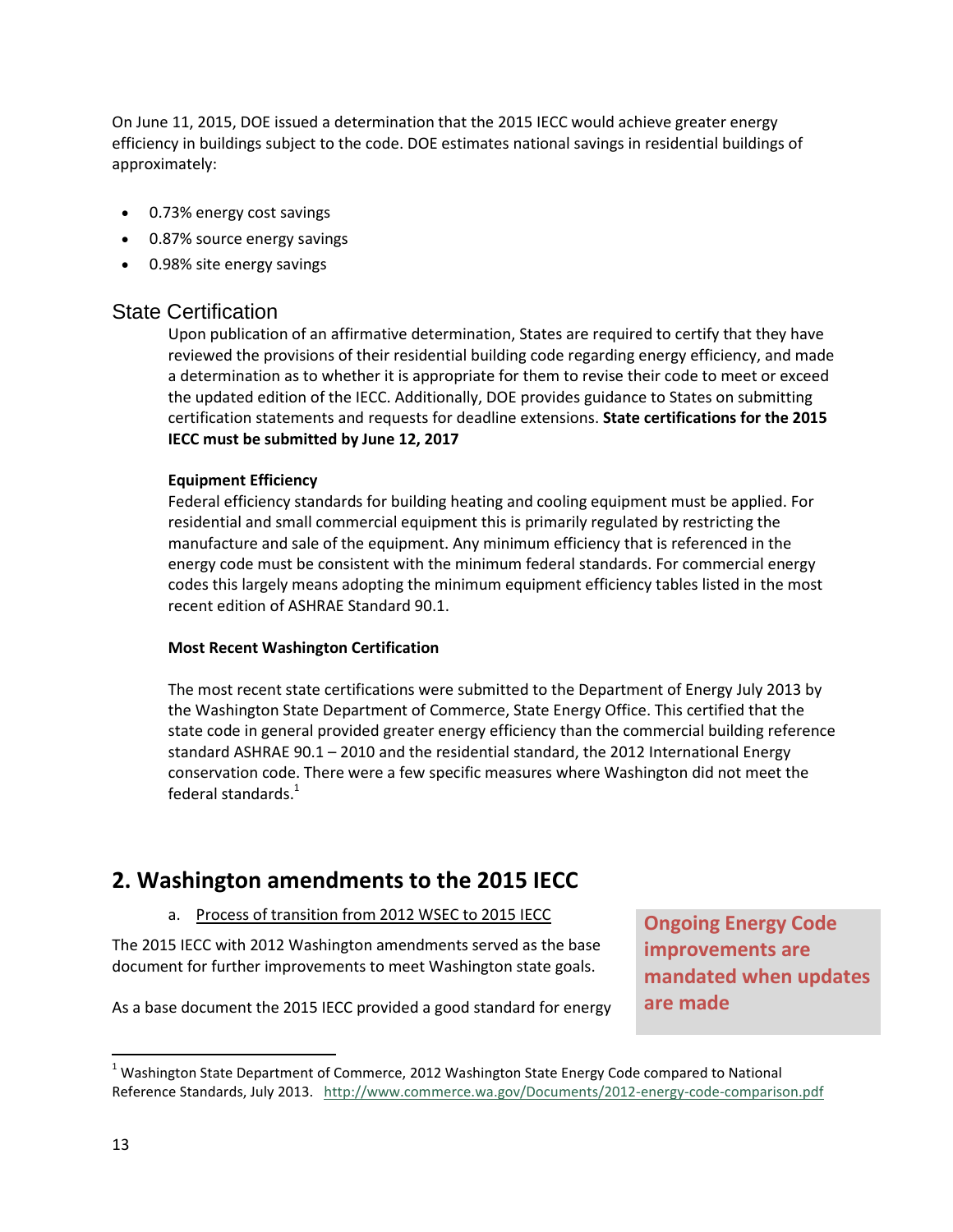savings, but there are unique features in the 2012 WSEC that contribute additional energy savings beyond that achieved by the IECC. To adopt the 2015 IECC without incorporating elements of the 2012 WSEC would have resulted higher energy use in new buildings than are allowed under the existing code.

The council initiated the energy code development process in October 2014 by creating a base code document that combined the features of the 2012 WSEC and the 2015 IECC. This base document was known as the Integrated Draft. During approximately 10 hours of meetings, the Energy Code Technical Advisory Group (TAG) reviewed and refined the staff markup of the Integrated Draft, which then served as the basis for public code change proposals. In general, the 2015 IECC provisions were accepted except where existing WSEC provisions were already more stringent, and in a few instances where the TAG had been given specific direction otherwise from earlier legislative or Council decisions.

> $\bullet$ Link: [Full list of code change proposals](https://fortress.wa.gov/ga/apps/SBCC/Page.aspx?cid=4883)

#### b. 2015 Energy Code Development

The Council relies on interest groups to submit proposals to improve the WSEC and meet the goals set by the Legislature. A complete list of proposals is posted on the Council website. The amendment proposals include information on proponents, specific code language and data on the cost and benefit where the amendment has an impact.

| Number of<br>proposals | Approved as<br>submitted | Approved as<br>modified | Disapproved | Withdrawn |
|------------------------|--------------------------|-------------------------|-------------|-----------|
| 154                    | 44                       |                         | 18          | 20        |

Of 116 proposed amendments integrated into the proposed rule:

- 15 were substantive
- 9 of those had a significant cost and benefit
- The remaining 101 items were editorial clarifications.

#### **TAG activities**

The Energy Code TAG held 12 meetings in 2014-2015, each work session typically 5 hours long. The TAG is composed of 21 members, plus several alternates, with 14 – 18 members typically in attendance at any one meeting, depending on the discussion topic. Proponents are invited to make a short presentation of their proposal, after which any TAG members can make a motion and a second to approve it. Straightforward code improvements are often approved or modified within a few minutes, while more substantial or controversial proposals are debated for hours and extensively modified in the process. Some proposals are tabled, and the proponents and opponents asked to return with more information or compromise proposals.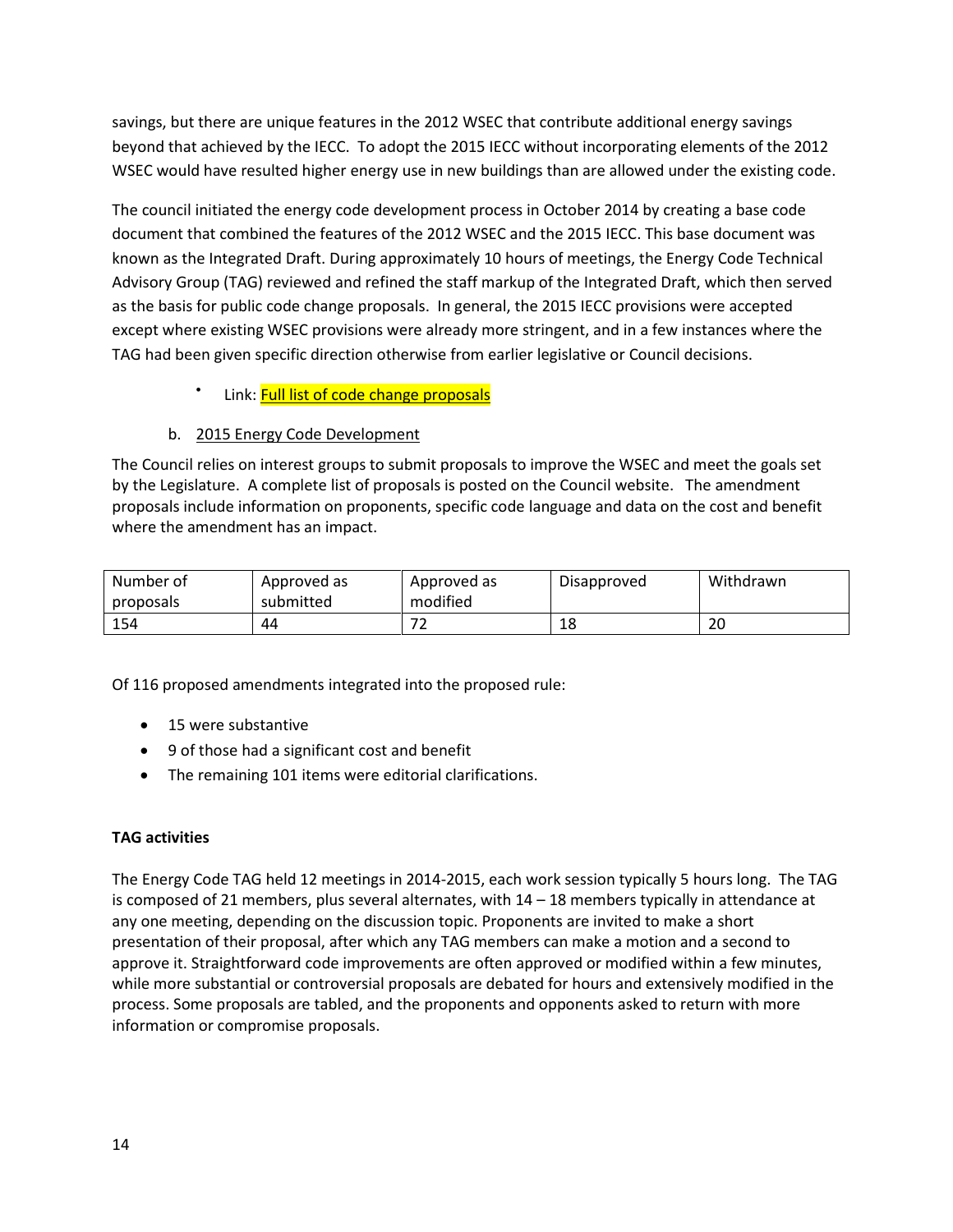As part of proposing a code change, proponents were required to provide recommended changes to the code text and to complete an updated form (See Appendix D). This form asked the proponent to provide a statement justifying the code change and provide some general information of the cost and benefits associated with the proposal. Proposals were required to show economic information, data estimating costs and benefits. Many of the adopted proposals were extensively modified during the TAG and Council processes, which would have reduced the value of the original cost/benefit analyses.

# **3. Goals for Energy Code Development**

The Washington State Building Code Council (Council) finds that the following provides a guide to the Goals of the Washington State Energy Code (WSEC) per RCW 19.27A for both Residential & Nonresidential Buildings:

**1. The WSEC must achieve a reduction in annual net energy consumption in buildings** 

a. By 2030, the code must achieve a reduction of 70 percent compared to the 2006 Washington State Energy Code.

b. Each code cycle, the Council must adopt a code requiring increasingly energy efficient homes and buildings

c. The Council must determine and evaluate the costs and benefits of the WSEC

#### **2. The Council must adopt more stringent energy codes**

a. The Legislature finds that energy efficiency is the cheapest, quickest, and cleanest way to meet rising energy needs, confront climate change, and boost our economy

b. The Legislature promotes super-efficient, low-energy use building codes

c. The law directs the council to review the Washington state energy code every three years.

Amendments adopted by the council must increase the energy efficiency of newly constructed buildings.

#### **3. The Council must evaluate and determine the costs and the benefits**

a. The Legislature finds making homes, businesses, and public institutions more energy efficient will save money, create good local jobs, enhance energy security, reduce pollution that causes global warming, and speed economic recovery while reducing the need to invest in costly new generation

b. Any new measures, standards, or requirements adopted by the Council must be technically feasible, commercially available, and cost-effective to building owners and tenants.

c. The Council has adopted a definition of costeffectiveness based RCW 39.35 recommended by Department of Commerce

d. Executive Order 14-04 from Washington Governor

## **Making buildings more energy efficient:**

- **Saves money**
- **Creates good local jobs**
- **Enhances energy security**
- **Reduces pollution that**
- **causes global warming Speeds economic**
- **recovery**
- **Reduces need to invest in costly new generation**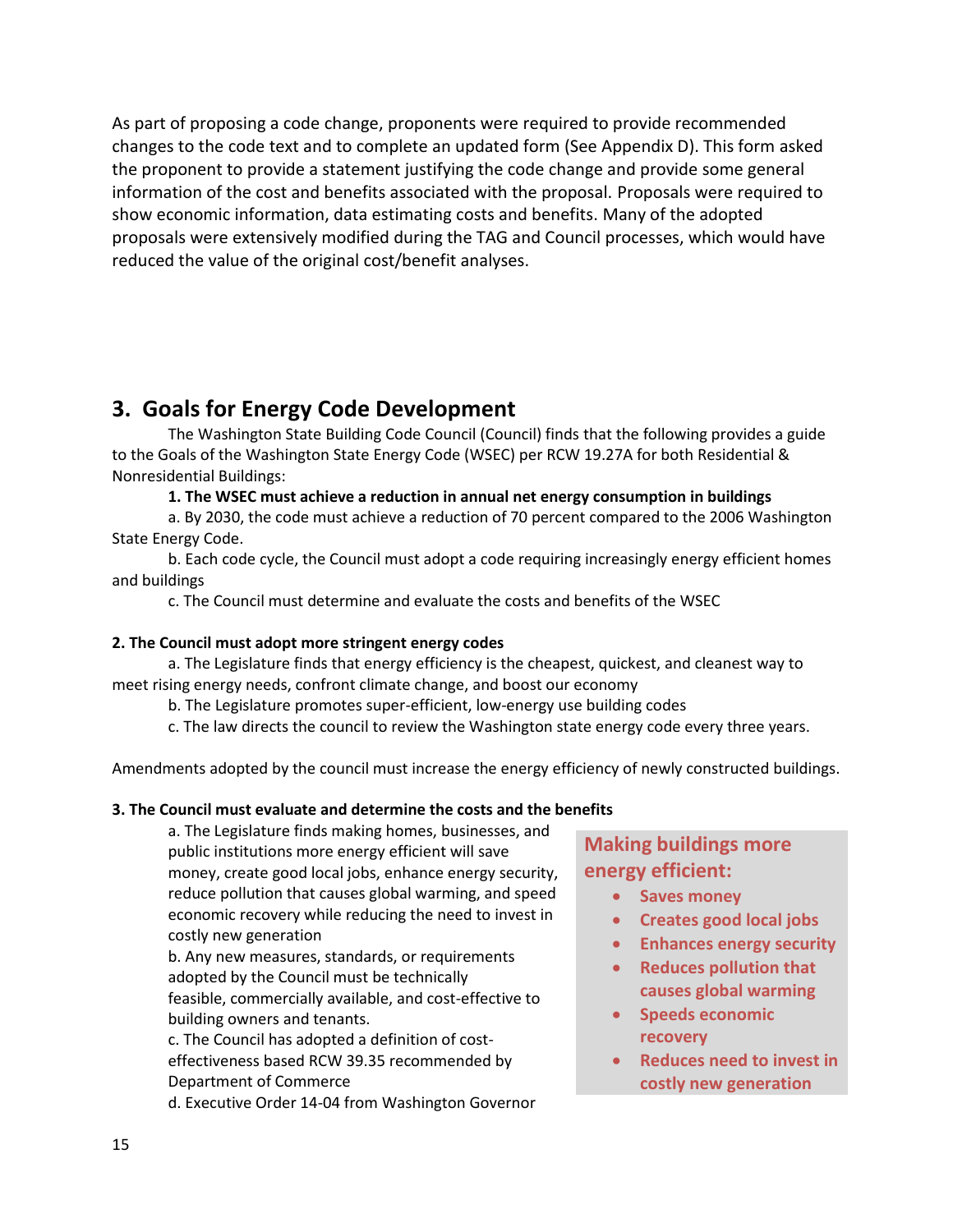Jay Inslee directs the Council to "achieve

early and widespread deployment of energy-neutral buildings prior to the 2031 statutory requirement in RCW 19.27A.160"

e. A guide on how to evaluate cost-effectiveness is therefore defined by the Council as a code change that has a net present savings over a 50-year life-cycle of a building utilizing the Life Cycle Cost Tool (LCCT) as developed by the Washington State Office of Financial Management (OFM).

The methodology of the LCCT is based on the NIST Handbook 135 methodology and utilizes specific inputs as determined by the Council with guidance from the Washington State Department of Commerce.

f. If the council determines that economic, technological, or process factors would significantly impede adoption of or compliance with incremental progress towards the 70 percent reduction in annual net energy consumption, the council may defer the implementation of the proposed energy code update and shall report its findings to the Legislature by December 31st of the year prior to the year in which those codes would otherwise be enacted.

4. The Council has established rules for amendment of the WSEC

a. Residential energy code covers residential buildings including single family homes, townhouses, and multi-family buildings that are 3 stories and less.

b. Commercial energy code covers all non-residential buildings and residential buildings that are 4 stories and more.

c. The International Energy Conservation Code is the base document for the development of the WSEC. Washington state amendments are integrated into the base document.

d. In considering amendments to the state energy code, the Council established and consulted with a technical advisory group including representatives of appropriate state agencies, local governments, general contractors, building owners and managers, design professionals, utilities, and other interested and affected parties

## **4. Life Cycle Cost Analysis of Energy Code Measures**

#### **1. Evaluating costs and benefits**

In order to evaluate proposals to improve energy efficiency in buildings, the Council adopted the Life Cycle Cost Tool [\(LCCT-Appendix B\)](https://fortress.wa.gov/ga/apps/SBCC/File.ashx?cid=6075) developed by the Washington State Office of Financial Management (OFM). All measures must be cost effective, and the Council determined that a net present savings over a 50 year period meets the cost effectiveness criteria.

The Council established an Economic Workgroup to review the proposed amendment and the economic criteria. The workgroup met twice to review the TAG recommendations. The workgroup is composed of Council members. Minutes and meeting documents for the Economic Workgroup are available on the Council website.

Some members of the workgroup expressed concern over the 50 year life cycle. For some of the measures, 50 years exceeds the expected life of the equipment. Future replacements costs and available technology are not known. The Workgroup did adopt the goals in Section 3 of this report, with an explanation that the Life Cycle Cost Analysis would factor in equipment replacement costs and use an agreed upon set of parameters for inflation, discounts, and fuel escalation among other costs.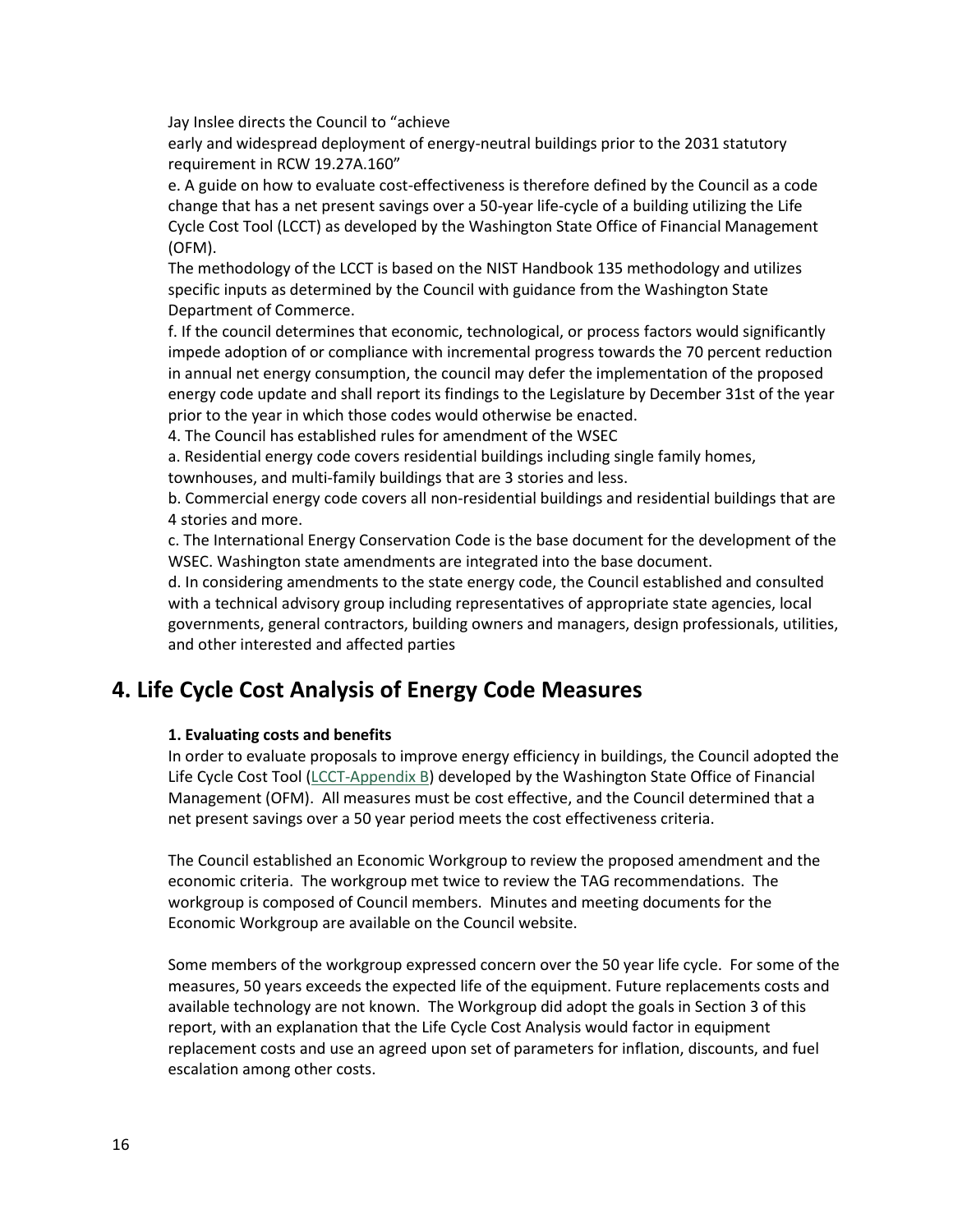The methodology used to calculate the energy savings achieved through code for a large population of buildings is that used for development of the Northwest Power Plan. This method is most appropriate for documenting the costs and savings for broad application of the energy code. The NPPC model has accurately forecast energy use in the region for several decades.

In some cases, costs for measures based on estimates provided by code amendment proponents varied widely. In those cases, the Council considered a range of costs and values such as years to positive cash flow as well as net present value. Information on the Life cycle cost analysis presented during the 2015 code adoption is available on the Council website.

#### **2. New Measures Bring Incremental Improvements**

An initial estimate of savings under the 2015 WSEC provides some round figures based on initial proposals, TAG review and input, and public testimony. A comparison between the 2006 code and the 2015 code needs to be performed to provide an accurate representation of savings, and then the actual energy use of new construction should be monitored to validate the estimates. For residential buildings, defined as one and two family and town houses regulated by the International Residential Code, and apartment buildings three stories and under, the incremental improvements have followed the more aggressive progress and appear to exceed the steady incremental savings target. For commercial buildings, which include all buildings not covered by residential, the progress has followed the steady track and appears to fall just outside the target

The state law directs the Council to "incrementally move toward" the 70 percent reduction in energy use. The improvement targets are based on equivalent savings in each three year cycle through 2030.

#### **New measures adopted by the Council save energy. Energy savings for significant code amendments are shown in the table below:**

| Proposal<br>Number                                                                                                             | Proponent                      | Section/Subject                            | <b>Energy Savings</b>    |
|--------------------------------------------------------------------------------------------------------------------------------|--------------------------------|--------------------------------------------|--------------------------|
| 15-E009                                                                                                                        | <b>Tacoma Public Utilities</b> | R403.7.1 Ductless mini-split heat<br>pumps | 2.19 kWh/ft <sup>2</sup> |
| Requires one and two unit dwellings and townhouses using over 2kW electric resistance heat to include<br>a ductless heat pump. |                                |                                            |                          |
| 15-E012                                                                                                                        | Department of                  | R406.2 Additional Requirements             | Approximately 7          |
| (Mod 2)                                                                                                                        | Commerce                       |                                            | percent overall          |
|                                                                                                                                |                                |                                            | improvement              |
| Requires additional credits from a menu of energy saving options. Number of credits required depends                           |                                |                                            |                          |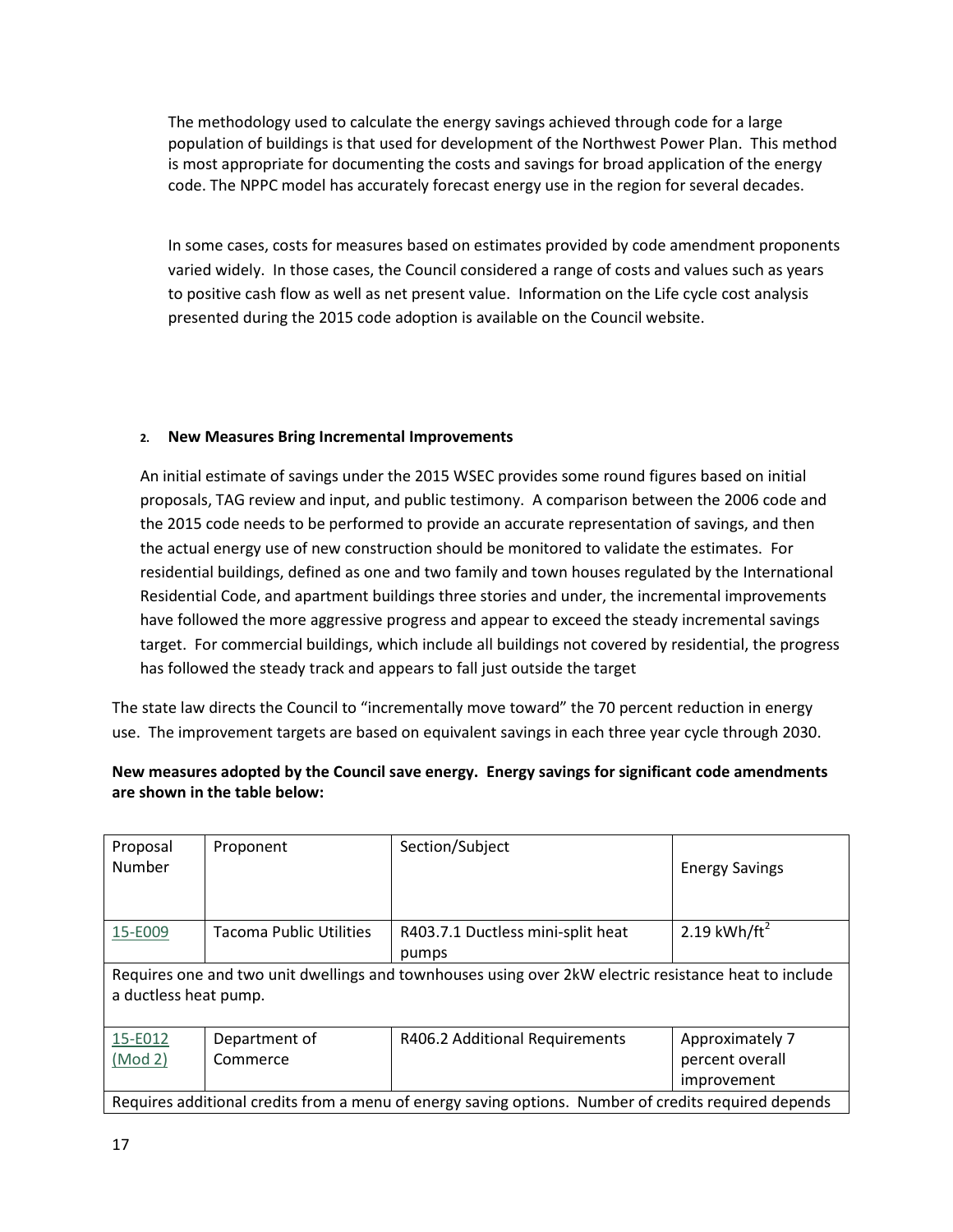| on size of the residential building.                                                              |                                                             |                                   |                                |
|---------------------------------------------------------------------------------------------------|-------------------------------------------------------------|-----------------------------------|--------------------------------|
| 15-E070 &                                                                                         | Ecotope                                                     | C403.2.6.1 Dedicated Outdoor Air  | 40-50 % reduction in           |
| E69                                                                                               | Northwest Energy                                            | Systems (DOAS)                    | ventilation and space          |
|                                                                                                   | <b>Efficiency Alliance</b>                                  |                                   | conditioning energy            |
|                                                                                                   |                                                             |                                   | use where installed in         |
|                                                                                                   |                                                             |                                   | specific buildings             |
|                                                                                                   | Specifies an alternate mechanical system, effective in 2017 |                                   |                                |
| 15-E098                                                                                           | Kennedy                                                     | C405.14 Controlled Receptacles    | 0.49 kWh/ft <sup>2</sup> small |
|                                                                                                   | Northwest Energy                                            |                                   | office                         |
|                                                                                                   | <b>Efficiency Alliance</b>                                  |                                   | 0.61 kWh/ft <sup>2</sup> large |
|                                                                                                   |                                                             |                                   | office                         |
| Requires an occupant sensor or time of day control to turn off receptacle power for 50 percent of |                                                             |                                   |                                |
|                                                                                                   | receptacles not designated for 24 hour use.                 |                                   |                                |
| 15-E114                                                                                           | Kennedy                                                     | C405.4.2 Lighting Power Allowance | 1.2 kWh/ft <sup>2</sup> to 6.0 |
|                                                                                                   | Northwest Energy                                            |                                   | $kWh/ft^2$                     |
|                                                                                                   | <b>Efficiency Alliance</b>                                  |                                   |                                |
| Reduces interior lighting power allowances                                                        |                                                             |                                   |                                |
|                                                                                                   |                                                             |                                   |                                |
| 15-E121                                                                                           | New Buildings Institute                                     | C406 Additional package options   | Approximately 3 %              |
|                                                                                                   |                                                             | (two options required)            | savings per option             |
|                                                                                                   |                                                             |                                   | package (total 6%)             |
| Commercial buildings required to comply with at least two additional efficiency packages          |                                                             |                                   |                                |
|                                                                                                   |                                                             |                                   |                                |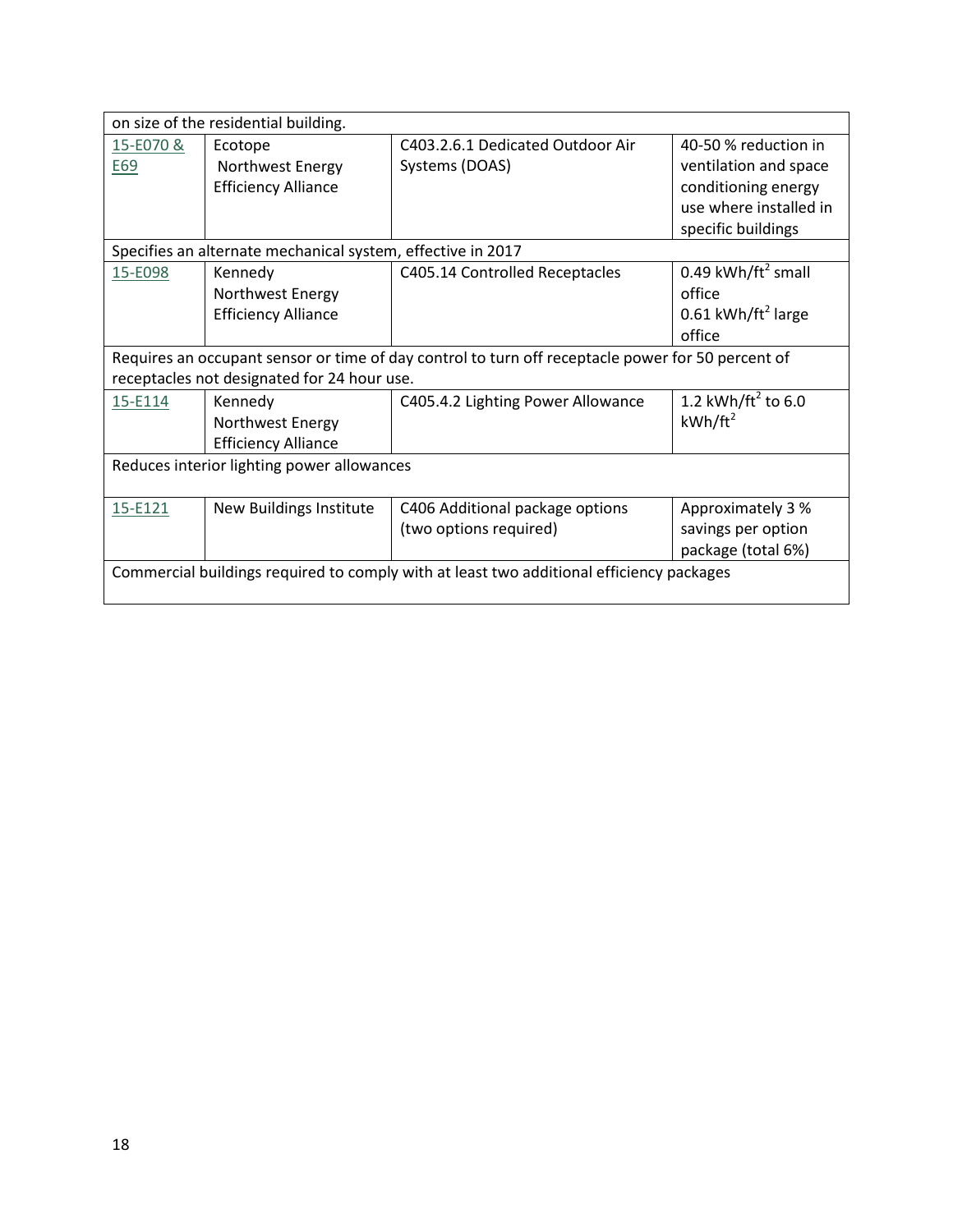# **5. Moving toward 2018 targets for building energy savings**

The code development process involves several stages over the three year cycle, all of which must engage stakeholders and be transparent

- Preliminary process to examine national model code and align proposed updates with state mandates.
- Technical advisory group review and revision,
- Council approval of proposed rules,
- Public process, including taking public comments and holding hearings
- Final revision and action

## **Challenges**

The Council faces several challenges in moving forward to the next level of energy efficient building code.

#### **Concurrent work requirements:**

Implementation of the current code overlaps with development of new proposals for the next round.

- The 2015 WSEC will be effective on July 1, 2016.
- The deadline for new proposals to the 2018 International Energy Conservation Code was Jan. 11, 2016.

Also during this time frame:

Other portions of the state building code must be implemented.